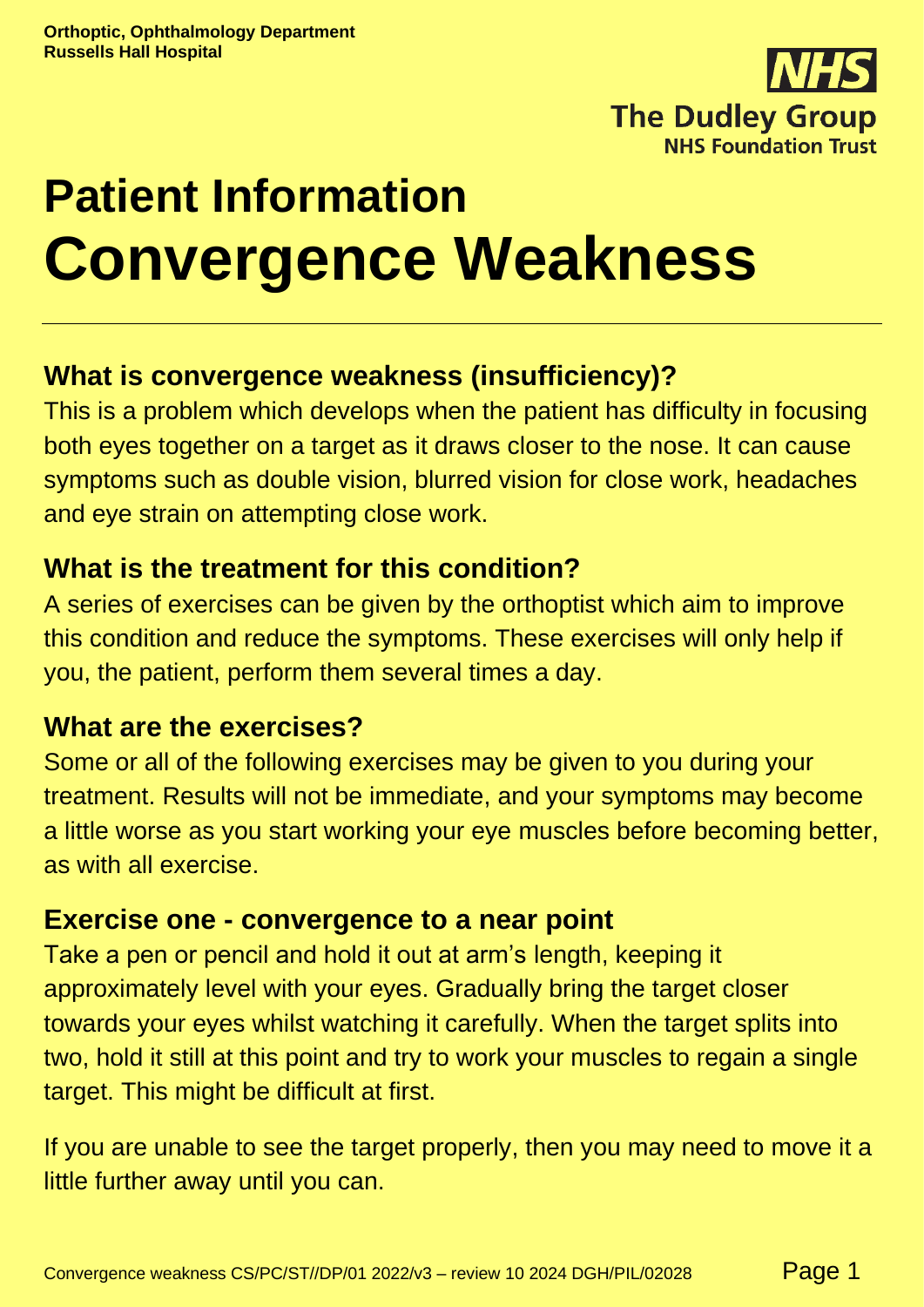#### **Orthoptic, Ophthalmology Department Russells Hall Hospital**

Then start to move it closer again towards your nose. Keep repeating these steps, trying to get closer and closer to your nose while only seeing one target.

You may use a detailed target such as a picture or letters on a stick to ensure you are focusing clearly as you follow the target inwards.

The aim is to be able to pull your eyes together easily and comfortably to look at near objects.

# **Exercise two – jump convergence**

Take a pen or pencil and hold it out at arm's length, keeping it approximately level with your eyes. Focus on the pen and ensure it is single. Then look at a distant target beyond four metres and, whilst looking in the distance, move your pen slightly closer to your nose. Now look back at the pen again, ensuring it is single. Keep looking between the distant target and pen, each time moving the pen a little closer to your nose, but each time ensuring there is no double vision of the pen as it gets closer. If you do get double vision, move the pen back to arm's length and repeat the process.

The aim of this exercise is to enable you to change focus from near to far and back without experiencing double vision of near objects.

## **Exercise three - dot card**

Your orthoptist will provide you with a card which has a line drawn along its length with a series of dots drawn on it. Hold the short edge of the card on the end of your nose and look at the dot furthest away from you. You should see only one spot with two lines coming out of it, forming a cross. Once you have achieved that, move your eyes along the line to the next closest spot. If you can only see one spot with the cross, keep moving your eyes along the line until you can see the spot closest to your nose. At first, you may find this difficult, but gradually it will become easier as you keep repeating it.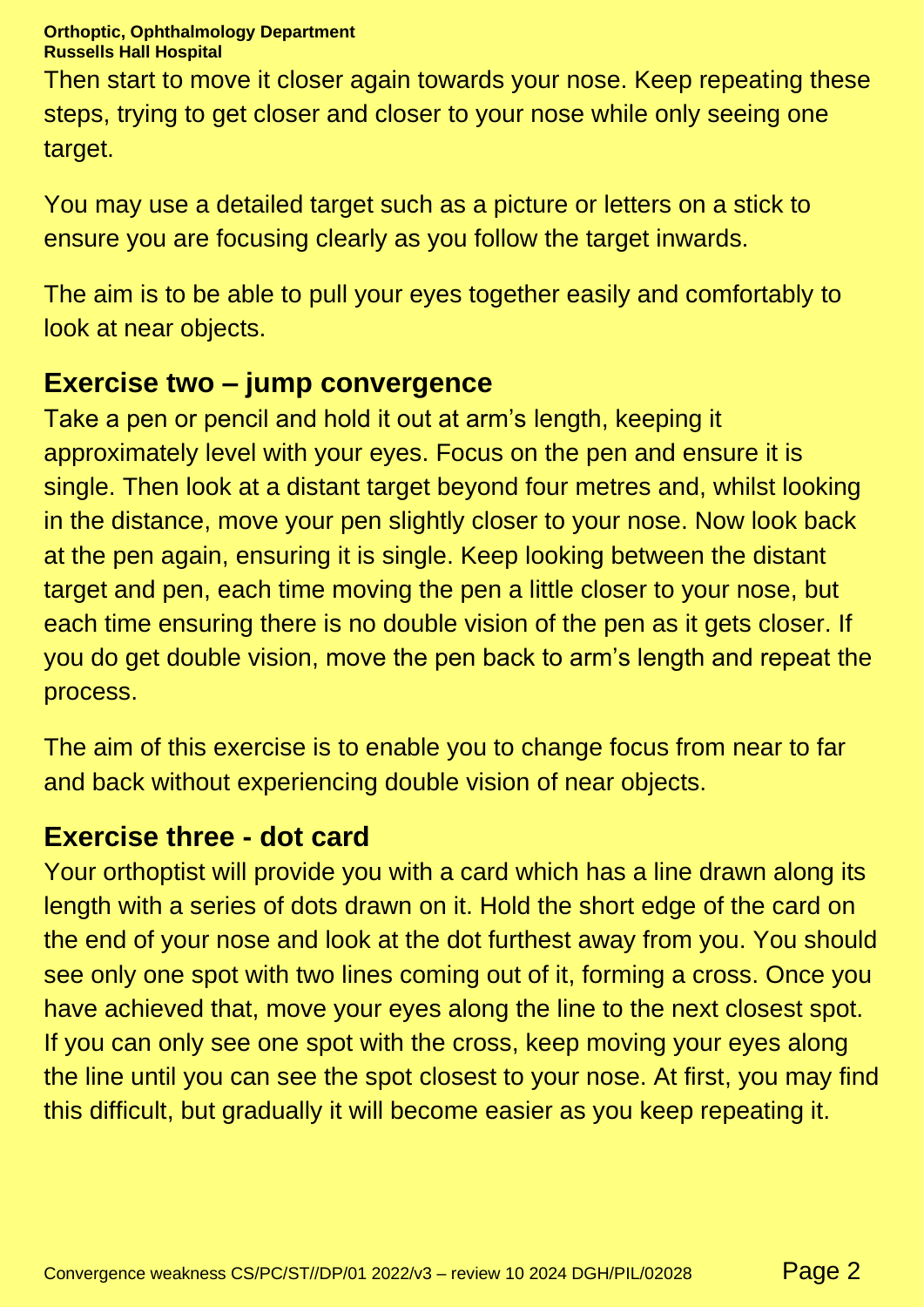#### **Orthoptic, Ophthalmology Department Russells Hall Hospital**

# **Exercise four - stereo card**

Your orthoptist will give you a card with two incomplete pictures on it. Hold the card at arm's length with a pen mid-way between the card and your nose. Keep looking at the pen only, but be aware of the card behind it.

The pictures on the card should each appear to be double at first, so you may see four pictures. Then as you continue to look at the pen, the two in the centre will join together and become a complete version of the two incomplete original pictures. Once you have achieved this, try and hold the position for a few moments. Keep practising and you may be able to do this exercise without the pen by pulling your eyes inwards or converging at will.

## **Remember**

- Do your exercises four / five times every day.
- Do your exercises for a few minutes at a time only.
- Always relax your eyes after doing the exercises by looking into the distance for a minute or two.
- Your eyes may feel tired and sore when you begin your treatment, but this is normal so do not be discouraged. As with any new exercise, your eye muscles will ache at first but will become stronger with practice.
- During your treatment, you will be reviewed regularly by the orthoptist who will check that you are doing the exercises properly and how you are progressing.
- If you have any worries about your treatment, please ring the Orthoptic Department on the telephone number below.

**Note:** the information in this booklet is provided for information only. The information found is **not** a substitute for professional medical advice or care by a qualified doctor or other health care professional. **Always** check with your orthoptist if you have any concerns about your condition or treatment. This is only indicative and general information for the procedure. Individual experiences may vary and all the points may not apply to all patients at all times. Please discuss your individual circumstances with your orthoptist.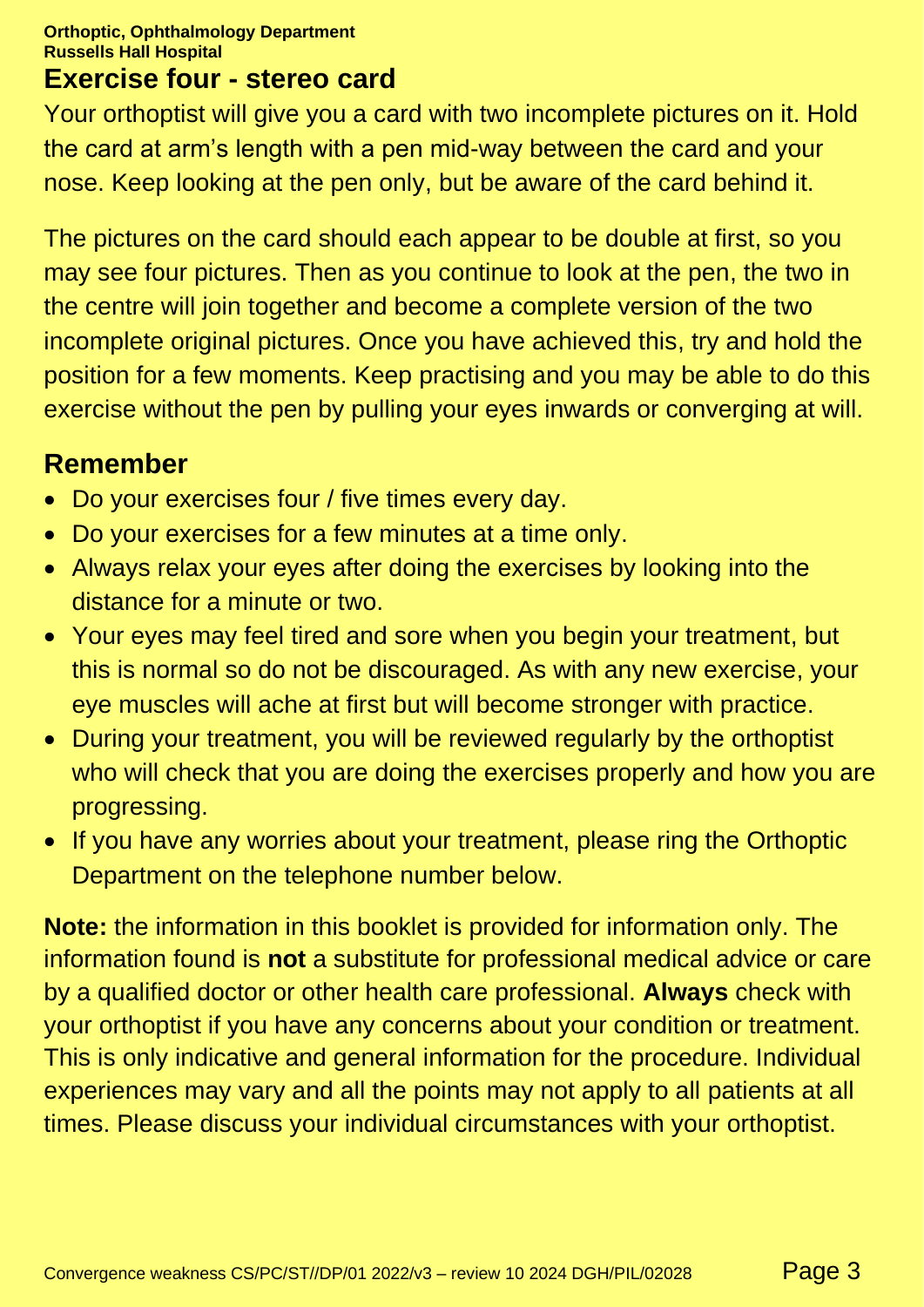**Orthoptic, Ophthalmology Department Russells Hall Hospital** The **Orthoptic Department** at Russells Hall Hospital: **01384 456111 ext. 3636** (8.30am to 4.30pm, Monday to Friday).

# **Eye emergency, out of hours**

In case of an eye emergency after the closing hours of the Eye Clinic (including weekends and bank holidays), please contact the eye doctor on call by ringing the switchboard at:

## **Birmingham and Midland Eye Centre on 0121 507 4440**

The doctor on call is usually based at the Eye Centre, City Hospital, Dudley Road, Birmingham. They may need to call you back, and if necessary, they will arrange for you to visit them.

We are always happy to answer any questions regarding your child's treatment. If after reading this leaflet you still have concerns or questions, please call the department on **01384 456111 ext. 3636.**

**Author**

**Pam Craven**

**Highly specialist orthoptist**

## **For further information visit:**

[www.orthoptics.org.uk/patients-and-public/](https://www.orthoptics.org.uk/patients-and-public/)

## **This leaflet can be downloaded or printed from:**

<http://dgft.nhs.uk/services-and-wards/ophthalmology/>